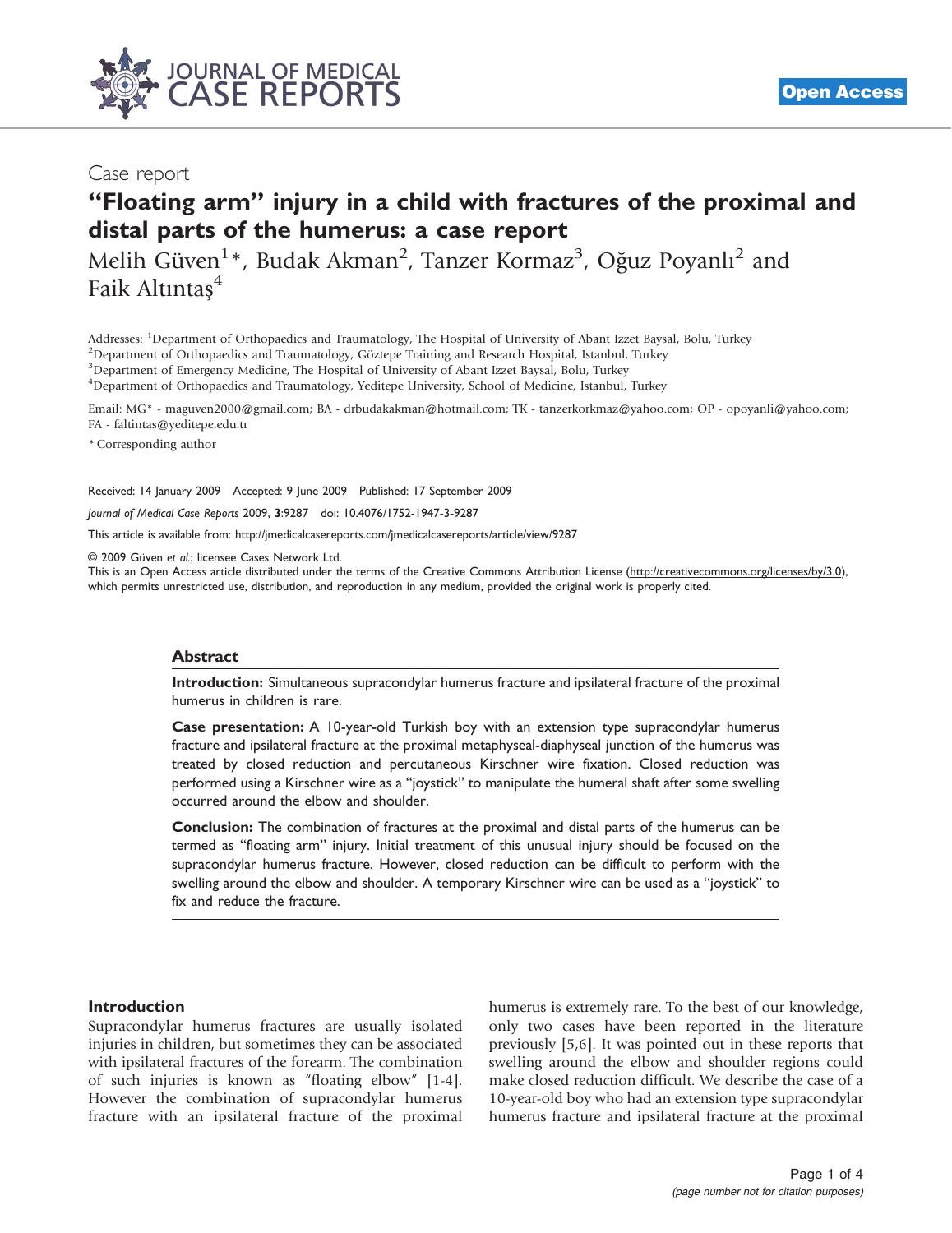metaphyseal-diaphyseal junction of the humerus. Both fractures were treated successfully by closed reduction and percutaneous Kirschner wire fixation.

#### Case presentation

A 10-year-old Turkish boy who had fallen from a height of approximately 2 meters onto his outstretched left hand was referred to our hospital one hour after the injury. He complained of pain in the left elbow and shoulder. The proximal part of the left arm and elbow had swelling and crepitus. His neurovascular examination was normal. Plain radiographs showed a displaced fracture at the proximal metaphyseal-diaphyseal junction of the left humerus and ipsilateral displaced extension type supracondylar humerus fracture (Figure 1). His left upper extremity was splinted and the patient was taken to the operating room on the same day.

Under general anesthesia, closed reduction of the supracondylar humerus fracture was initially attempted under fluoroscopic control. However, it could not be achieved with manipulation because it was difficult to perform closed reduction on the severely swollen upper limb. A 3 mm temporary Kirschner wire was inserted to the humeral shaft from the lateral to medial direction. With the assistance of this "joystick" Kirschner wire, the humeral shaft was manipulated easily and closed reduction and percutaneous fixation with three Kirschner wires were performed. Once the supracondylar humerus fracture was stabilized, the management of the proximal humerus fracture was relatively straightforward. Closed reduction



Figure 1. Preoperative (A) anteroposterior roentgenogram of the left upper extremity and (B) lateral roentgenogram of the left elbow.

with gentle manipulation and percutaneous fixation with two Kirschner wires were applied to the proximal humerus fracture (Figure 2). After the operation, we used a plaster of Paris splint to immobilize the left upper extremity.

We removed the Kirschner wires from both the elbow and the shoulder and the splint as an outpatient procedure after 4 weeks of radiographic healing and a range of motion exercises were begun. During the final follow-up 6 months after the surgery, plain radiographs showed adequate healing without any angular deformity on the elbow and shoulder ([Figure 3](#page-2-0)). The patient gained full function of shoulder motion, with elbow extension and/or flexion of 0° to 130°, pronation and/or supination of 80° each and equal to the uninjured side.

# **Discussion**

Stanitski and Micheli [\[1\]](#page-2-0) first used the descriptive term "floating elbow" to describe the combination of ipsilateral fracture of the elbow and forearm. Gausepohl et al. [[7](#page-2-0)] reported a case with fracture dislocation of the elbow combined with unstable distal forearm fracture of the ipsilateral upper extremity and termed this injury as "floating forearm". Similarly, we prefer the term "floating arm" to describe this rare combination of the fractures at the elbow and shoulder regions.

We have found only two cases in the English language literature in which the combination of ipsilateral proximal humerus fracture, flexion type supracondylar humerus fracture and olecranon fracture were present [[5,6\]](#page-2-0). The authors of both reports recommended that the supracondylar humerus fracture should be reduced first and percutaneously fixed before the reduction of proximal



Figure 2. Early postoperative roentgenograms of (A) left shoulder and (B, C) left elbow.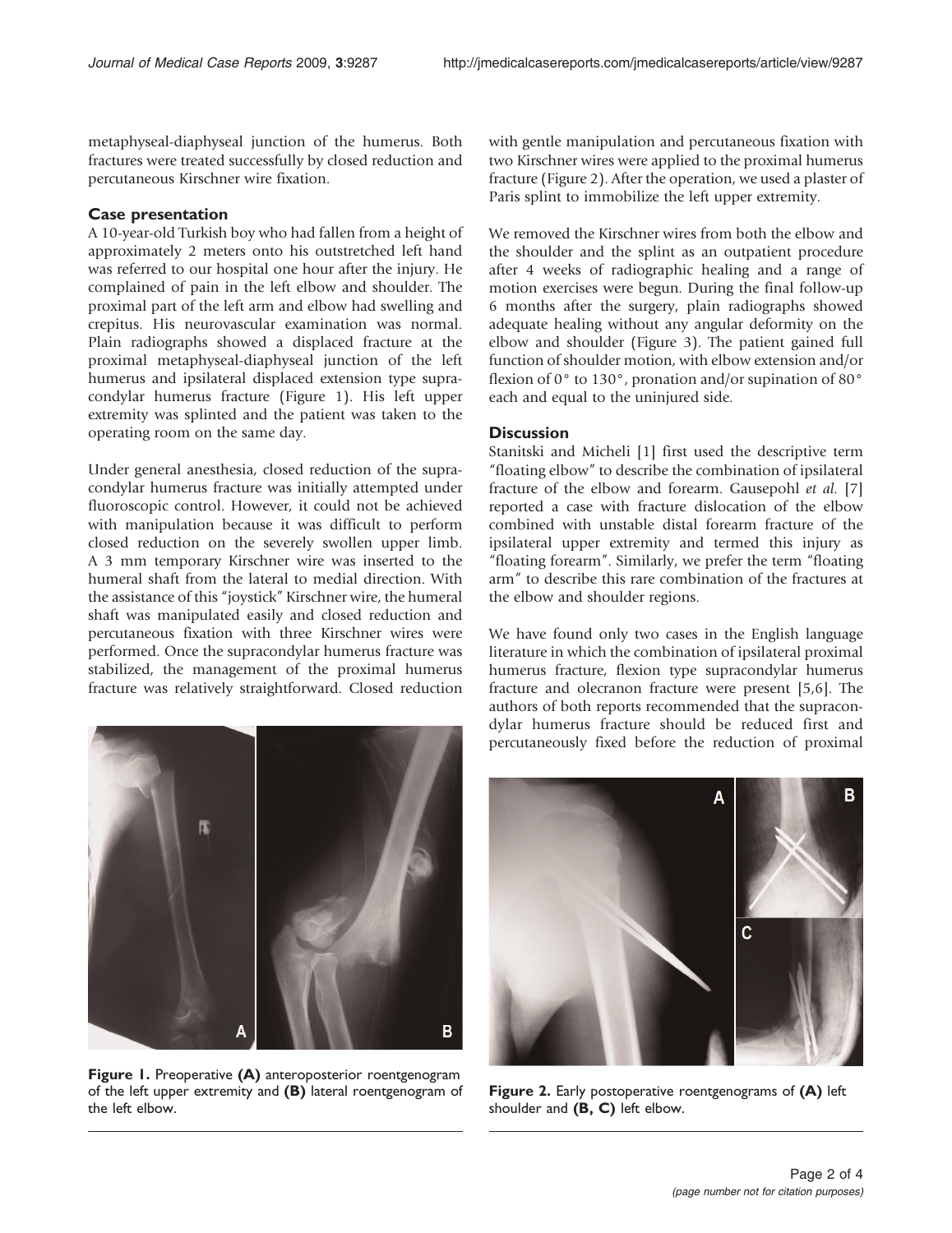<span id="page-2-0"></span>

Figure 3. Postoperative roentgenograms of (A) left upper extremity and (B, C) left elbow at six months.

humerus fracture. However, they could not achieve closed reduction for the supracondylar humerus fracture due to the combination of fractures in the same extremity and resulting instability. Therefore, they performed open reduction.

Extension types of supracondylar humerus fractures are mostly accepted as pure hyperextension injuries that are caused by a fall onto the outstretched hand with hyperextension of the elbow [[8](#page-3-0)]. Proximal humerus fractures in children can occur as a result of a direct blow to the shoulder area or indirectly as a fall onto an outstretched hand. This causes a forced position of the upper extremity resulting in a fracture of the proximal humerus [[9](#page-3-0)]. The "floating arm" injury presents a more serious injury than an isolated supracondylar fracture or an isolated fracture of the proximal humerus and reflects a more violent episode of trauma. Due to swelling around the elbow and shoulder, closed reduction, especially for the supracondylar humerus fracture, is not always possible. Parmaksizoglu et al. [\[10](#page-3-0)] described an alternative closed reduction method to avoid open reduction for supracondylar humerus fractures in children. They concluded that a temporary Kirschner wire driven as a "joystick" to the humeral shaft before percutaneous

fixation made reduction and fixation of the supracondylar humerus fracture easier by controlling the proximal fragment. This technical trick also facilitates closed reduction of the supracondylar humerus fracture in a "floating arm" injury like in our case. A temporary Kirschner wire allows the surgeon to stabilize the humeral shaft and control the motion in the coronal, sagittal and horizontal planes for both supracondylar and proximal humeral fractures.

## Conclusion

The supracondylar humerus fracture should be reduced initially in a "floating arm" injury. However, closed reduction can be difficult to perform due to severe swelling around the elbow and shoulder regions associated with this injury. In such cases, a temporary Kirschner wire can be used as a "joystick".

#### Competing interests

The authors declare that they have no competing interests.

#### Consent

Written informed consent was obtained from the patient's parents for publication of this case report and any accompanying images. A copy of the written consent is available for review by the Editor-in-Chief of this journal.

## Authors' contributions

MG and BA contributed to the conception and design, and carried out the literature research, manuscript preparation and manuscript review. TK and OP were involved in the literature review and helped draft part of the manuscript. FA contributed to the conception and design. MG, TK and OP revised the manuscript.

#### Acknowledgements

No funding has been received for the study.

#### References

- Stanitski CL, Micheli LJ: Simultaneous ipsilateral fractures of the arm and forearm in children. Clin Orthop Relat Res 1980, 153:218-222.
- 2. Roposch A, Reis M, Molina M, Davids J, Stanley E, Wilkins K, Chambers HG: Supracondylar fractures of the humerus associated with ipsilateral forearm fractures in children: a report of forty-seven cases. J Pediatr Orthop 2001, 21:307-312.
- 3. Biyani A, Gupta SP, Sharma JC: Ipsilateral supracondylar fracture of humerus and forearm bones in children. Injury 1989, 20:203-207.
- 4. Harrington P, Sharif I, Fogarty EE, Dowling FE, Moore DP: Management of the floating elbow injury in children. Simultaneous ipsilateral fractures of the elbow and forearm. Arch Orthop Trauma Surg 2000, 120:205-208.
- 5. Gül A, Sambandam S: Ipsilateral proximal and flexion supracondylar humerus fracture with an associated olecranon fracture in a 4-year-old child: a case report. Eur | Orthop Surg Traumatol 2006, 16:237-239.
- 6. James P, Heinrich SD: Ipsilateral proximal metaphyseal and flexion supracondylar humerus fractures with an associated olecranon avulsion fracture. Orthopedics 1991, 14:713-716.
- 7. Gausepohl T, Mader K, Kirschner S, Pennig D: The "floating forearm" injury in a child: a case report. Strat Traum Limb Recon 2007, 2:48-54.